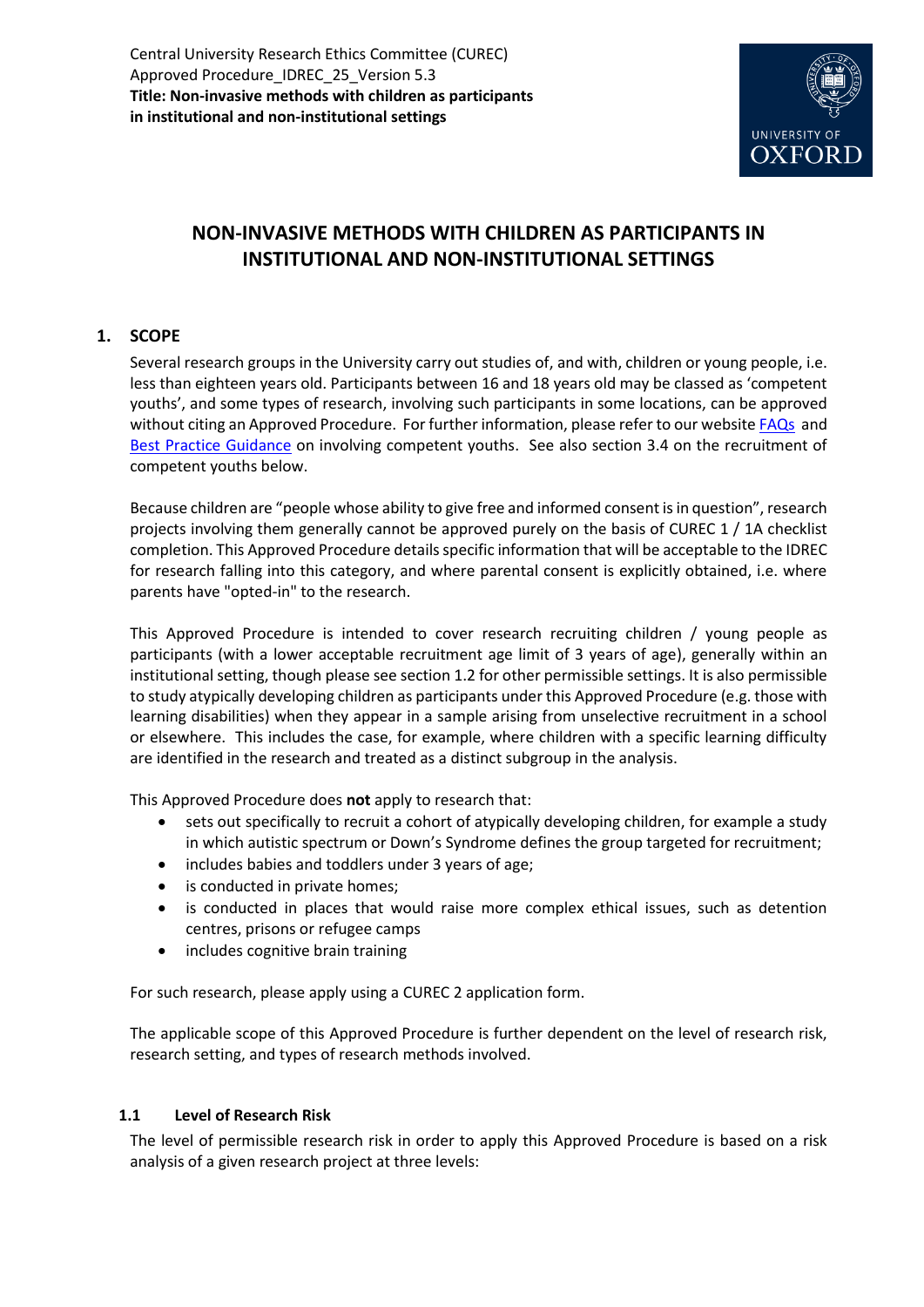- 1. Does the research cover a "risky topic" a field of research that may be ethically, emotionally or politically sensitive (e.g. HIV/Aids, domestic violence, contact with children after separation or divorce, asylum seekers, and in general the raising of issues children may not previously have considered significant e.g. asking them about their parent's or classmate's skin colour)? In analysing this level of risk, it need not be assumed that risky topics carry risk in themselves, provided that proper safeguards are put in place (see sections below);
- 2. Might the research bring risks or harm to participants? (e.g. young children who are in potentially abusive or conflicted situations);
- 3. Might the research bring risks to researchers?

This Approved Procedure covers situations that are assessed as carrying no significant risk (level 1). If the project classes as level 2 or 3 above, this Approved Procedure does not apply and approval should be sought using a full CUREC 2 application.

#### **1.2 Research Setting**

This Approved Procedure applies to research:

- where participants are accessed through schools and the research is conducted either anywhere on school premises or elsewhere. Researchers should also check Approved Procedure 15 as this may be more appropriate for some research in schools.
- in responsible residential and non-residential institutional settings (except private homes and higher-risk settings), provided the approach to potential child participants is always through parents or legal guardians.

If the research setting is likely to define the child participant as 'vulnerable' please contact the relevant IDREC Secretariat (via the [SSH IDREC's email](mailto:ethics@socsci.ox.ac.uk) or the [MS IDREC's email](mailto:ethics@medsci.ox.ac.uk)) or to determine whether a full CUREC 2 application is needed.

#### **1.3 Research Methods**

The following methods are permissible under this Approved Procedure, with children and/or teachers:

- Unstructured interview
- Structured interview
- Questionnaire
- Participant performs verbal/paper and pencil/computer based task
- Measurement/recording of motor behaviour
- Observation of participant
- Focus groups

The following methods are permissible after having gained specific consent from the parents/guardians **and assent** from the participants (see section 5):

- Audio recording of or by participant
- Making still images of or by participant
- Video recording of or by participant
- Collection and storage of personal data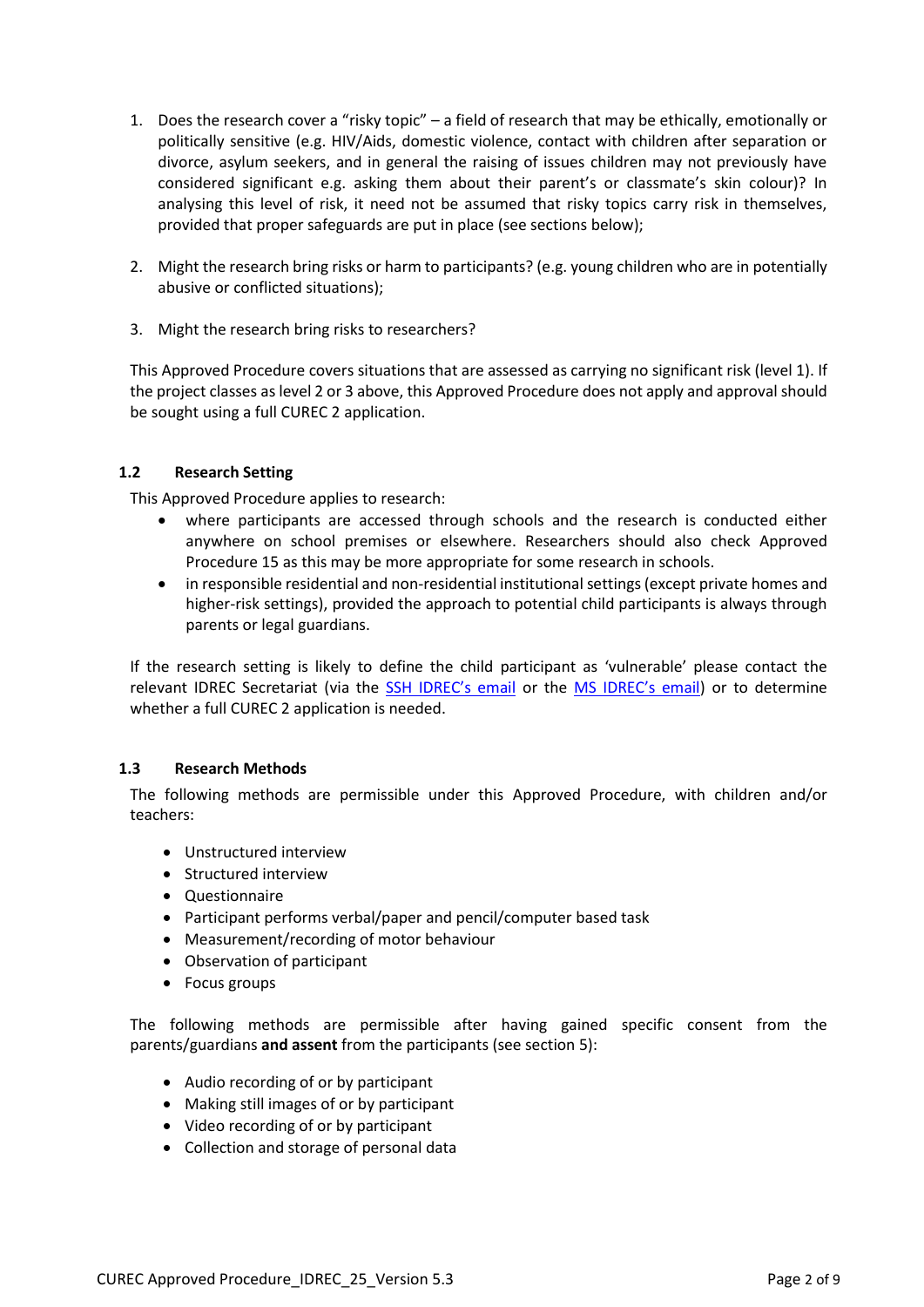### **2. TRAINING OF RESEARCH STAFF**

All researchers working with children must be trained:

- to use appropriate research methods
- how to engage children
- to recognise and deal with ethical issues
- to recognise and deal with situations where abuse and/ or serious risk is identified (this is unlikely in the situations covered by this Approved Procedure)

Researchers using published standardised psychological tests need to be aware that many such instruments are restricted, with the recommendation that they should only be used by a person with a formal qualification that includes training in psychological assessment. In practice, most publishers recognise that there are occasions when undergraduates need to use standardised tests for a student project. In such cases, CUREC recommends following the British Psychological Society (BPS) [Code of](http://www.bps.org.uk/sites/default/files/documents/code_of_human_research_ethics.pdf)  [Human Research Ethics,](http://www.bps.org.uk/sites/default/files/documents/code_of_human_research_ethics.pdf) i.e. a qualified user should ensure that the test is being applied and interpreted appropriately, and is responsible for training the student in principles of assessment such as eliciting optimum performance, following standard administration procedures, probing responses, and maintaining test security.

In other cases, no specific training beyond those listed above is usually required for this kind of study, but it is crucial that senior researchers ensure that those working under their supervision are able to establish and maintain a good rapport with children, and that they have appropriate safeguarding clearance.

Researchers need to be sensitive to Child Protection issues, and avoid working in situations that could leave them exposed to accusations of abuse. They must follow the guidance set out in the University's ['Safeguarding Code of Practice',](https://hr.admin.ox.ac.uk/safeguarding-at-risk-adults-and-children) especially '[guidance for activities involving adults at risk or children](https://www.admin.ox.ac.uk/personnel/cops/safeguarding/safeguide/)'. Researchers must complete the online training course ['An introduction to Safeguarding'](https://hr.admin.ox.ac.uk/safeguarding-at-risk-adults-and-children#collapse1406916) provided by the Oxford Safeguarding Children Board, as well as undertaking risk assessments of the proposed research. Any risk assessment should also include details of how research participants can report concerns about any member of the University with whom they will be interacting.

Researchers should also take responsibility for complying with safeguarding regulations and research practices that relate to the setting(s) (country, institution) of their research. As well as such compliance, researchers should consult guidance from the relevant professional associations. For example, for research settings in the UK, it is likely that researchers will require Disclosure and Barring Service (DBS) clearance - detailed guidance on obtaining safeguarding clearance can be found on the [DBS website.](https://www.gov.uk/government/organisations/disclosure-and-barring-service) Note that there are different levels of DBS check – the level you require will depend on the frequency and type of activity carried out.

# **3. METHODS FOR RECRUITING PARTICIPANTS**

Methods for recruitment/sampling will depend on the study. For example, researchers recruiting children through schools or other responsible institutions will have to (i) gain permission of the institution (in the case of a school, usually through the head teacher), for the study; and (ii) gain permission from parents or legal guardians for their children to take part. For recruitment of children outside an institutional setting, the approach to potential child participants must always be through parents or legal guardians. Arrangements for receiving and verifying parental / guardian consent must be outlined in the project application. In the case of a study recruiting participants through the internet, a message from the parent/guardian should be required separate from any message received from the participating child. In all types of setting, it is recommended also to seek assent from the children themselves.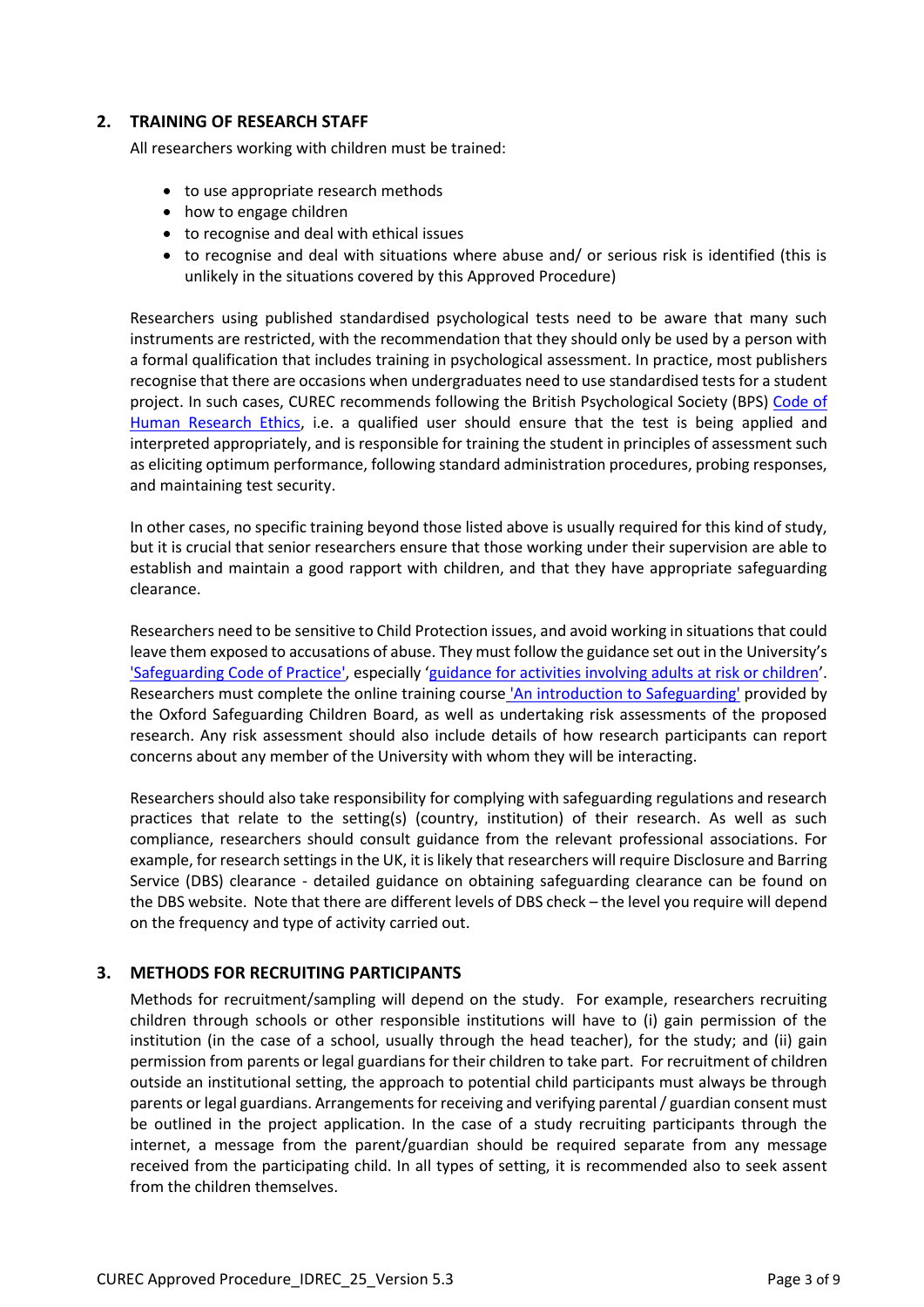### **3.1 'Opt-in' recruitment and consent**

'Opt-in' recruitment - where children/ families invited to take part are not defined as participants unless the parent/guardian actively agrees to the child's participation – is permissible with no extra conditions. In all cases criteria for inclusion would be specified.

'Opt-in' recruitment is **always** required where [personal data](http://researchsupport.admin.ox.ac.uk/governance/ethics/faqs-glossary/glossary#P) will be obtained and processed in the course of the study. Note, however, that for children aged 13 and over, personal data can be obtained, processed and stored in a study through an 'opt-out' process from the parent/guardian, provided that specific assent is given by the young person. Please see section 3.4 for details on the consent process in cases where the category of 'competent youths' can be applied.

There is evidence to suggest that 'opt-in' recruitment samples are less representative than samples recruited by 'opt-out' methods, which could introduce sample bias, an incomplete picture and/or misleading findings. 'Opt-out' sampling may therefore be justified in some research.

#### **3.2 'Opt-out' recruitment**

'Opt-out' recruitment means that participants may be included unless they, or their parents/guardians, actively say 'no'. However, the fact that people may find it difficult to say 'no', and that opting-out usually involves taking some action (e.g. returning a signed form), makes 'optout' potentially coercive and undermines the principle that consent to participate in research should be freely given. 'Opt-in' recruitment is preferable, unless you have good reasons to justify 'opt-out'.

'Opt-out' recruitment is **not acceptable** where personal data of children under 13 years of age will be obtained and processed in the course of the study. For children aged 13 and over, personal data can be obtained, processed and stored in a study through an 'opt-out' process from the parent/guardian, provided that specific assent is given by the young person. Please see section 3.4 for details on the consent process in cases where the category of 'competent youths' can be applied.

In justification, please consider how important it is that the sample is representative of the population being studied (i.e. could opt-in sampling skew the data significantly), and whether response rate matters for the research being conducted.

It is important to distinguish between using 'opt-out' in relation to the *initial approach* to potential participants, and using 'opt-out' in *consent* itself. 'Opt-out' recruitment is generally acceptable if there is a gatekeeper (such as a parent/carer) being asked to 'opt-out' to an *initial approach*, but the child is still being asked to *actively assent* to taking part in the study.

Research using an 'opt out' recruitment method is only permissible under this Approved Procedure under the following conditions:

*Condition 1:* the giving of information and facilitation of 'opt-out'

- Children/families should be invited to take part in the research using standard informationgiving documents (at minimum a participant information sheet, together with other documents as appropriate), and an 'opt-out' form.
- The 'opt-out' form should allow and facilitate the ability of parents/guardians to object to their child's inclusion in the research within a reasonable timeframe (to be justified by the researcher when they apply for ethical review).
- If no opt-out form, or other way of objection or active refusal, is received by the researchers within the given timeframe, the child is automatically included in the research, subject to their agreement to take part.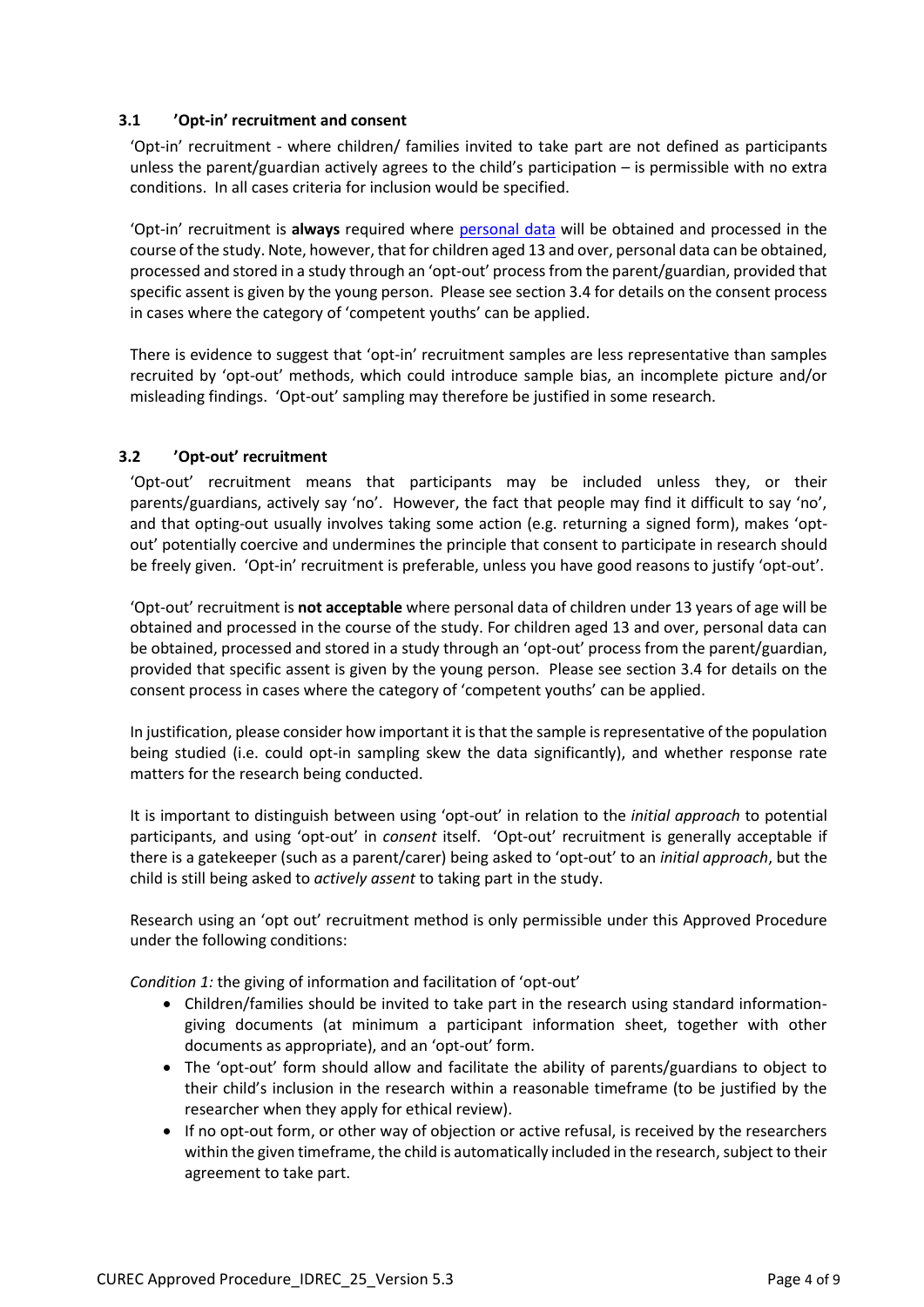• Researchers must be careful to check which children have been opted out at every session conducted, even if a repeat visit

*Condition 2:* the nature of the research topic (NB this is an exception to the general scope of this Approved Procedure described in Section 1.1, part 1 above)

The research should only examine issues that could be reasonably predicted not to be contentious to parents/guardians (an example of a contentious issue may be interviewing children about sexual behaviour or identity, or about self-image). If the research proposes to cover contentious or sensitive issues and proposes to use an `opt-out' approach to recruitment and consent, this Approved Procedure cannot be cited.

If your research fails either condition above but it is proposed that the research uses an 'opt-out' recruitment method, you should complete a CUREC 2 full application with a detailed explanation as to why this approach is justified.

#### **3.3 Considerations where opt-out recruitment is proposed in school settings**

University of Oxford ethics committees have received parent/guardian complaints where children were included in research because an 'opt-out' form was not returned to the school, likely due to information about the study never reaching the parent/guardian. Thus, when an opt-out approach to recruitment is desired, the following should be considered by researchers and the schools they work with to ensure information reaches a student's home:

- Physical letters should have names of students written on them, to indicate clearly which students have been given a letter. If records show that a letter has not been sent, these students must not be included in the research.
- Targeted email from the school to parents of the involved classes to inform them about the research, including parent information sheet and opt-out form as attachments
- Targeted text from the school to parents of involved classes to inform them of upcoming research (drawing their attention to typed letter in schoolbags and/or email as appropriate)
- Possible follow-up text to remind parents of deadline for opt-out return
- Information included in school newsletter

Please refer to the **Opt-out Form template associated with this Approved Procedure, and adapt this for the research as appropriate.**

#### **3.4 Recruitment of Competent Youths**

Where it has been determined that participants between 16 and 18 years old can be classed as 'competent youths' ([see the best practice guidance BPG](http://researchsupport.admin.ox.ac.uk/governance/ethics/resources/bpg) 04) for the purposes of the research project, and the level of research risk remains at 1 (see section 1.1 above), then additional parental/guardian consent is not required. The youths should consent for themselves by signing a consent form similar to that aimed at adults. However, the parent/guardian still needs to be made aware of the research project via a brief information sheet. Please refer to the templates section of the [Informed Consent](https://researchsupport.admin.ox.ac.uk/governance/ethics/resources/consent)  [page on the CUREC website.](https://researchsupport.admin.ox.ac.uk/governance/ethics/resources/consent)

# **4. INFORMATION PROVIDED TO PARTICIPANTS**

The specific details provided will vary depending on the study, but should always be on University headed paper, showing the departmental name and address. It is usual to have separate information sheets for parents/guardians and simpler versions for the children.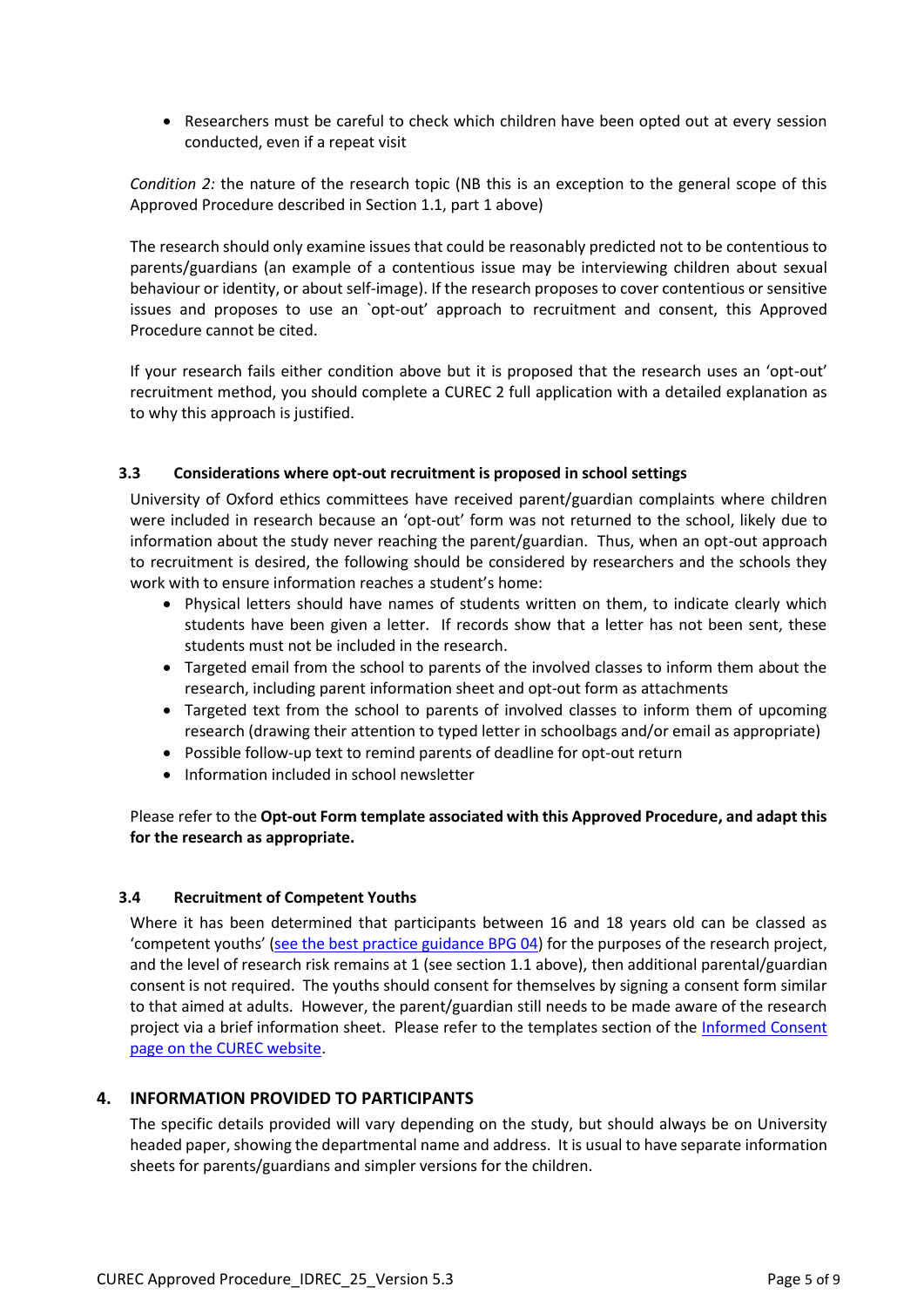The Information Sheet should be written in simple but non-patronising language. Most wordprocessing packages provide readability statistics for a document, and one should aim for a 12-yearold (Year 7) reading level for adults. Any information for children and young people should be worded and illustrated very clearly and simply.

Please refer to the **[Information Sheet](https://researchsupport.admin.ox.ac.uk/governance/ethics/resources/ap#collapse3-1) templates associated with this Approved Procedure, which should be adapted for the research.**

Please also see CUREC's [guidance on the informed consent process.](http://researchsupport.admin.ox.ac.uk/governance/ethics/resources/consent)

#### **5. CONSENT OF PARTICIPANTS**

If parents (or those in loco parentis) agree for their child to take part, or a competent youth is able to consent for themselves, they sign a consent form, and this can be returned to the school or institution.

The researcher will also explain in simple language to the child what is involved in the study, and make it clear that participation is voluntary – appropriate forms of assent are always desirable. In practice, for most types of study, it is not possible to obtain meaningful data from an uncooperative child, and it is practical, as well as ethical, to discontinue testing in such a situation. As noted in the BPS guidelines (see below): "when testing children, avoidance of the testing situation may be taken as evidence of failure to consent to the procedure".

#### **5.1 Consent for audio, photographic or video data**

In the case where audio or video recordings (including still images) are to be made, the consent form will contain an additional statement for the parent to sign to give explicit consent for this procedure e.g. "I agree that my child can be photographed/videoed". The information sheet will give a guarantee from the researchers that recordings will not be made available to those outside the research team without their written consent. If images or recordings may be used in a publication or scientific presentation then specific consent for this should be sought in the consent form e.g. "I understand that any photographs/videos may be used in conference presentations/on a project website/in peer-reviewed journal publications".

Please refer to the **[Consent / Assent form](https://researchsupport.admin.ox.ac.uk/governance/ethics/resources/ap#collapse3-1) templates associated with this Approved Procedure, and adapt this for the research as appropriate.**

Please also see CUREC's [guidance on the informed consent process.](http://researchsupport.admin.ox.ac.uk/governance/ethics/resources/consent)

#### **6. FINANCIAL AND OTHER REWARDS TO PARTICIPANTS**

For research in institutions, researchers may give participating children a sticker or certificate. It is not appropriate to offer participating children any rewards of monetary value, as this can create division in the classroom. It is not acceptable to offer food/sweets to children, as this not only creates division, but can also meet with disapproval from parents at best, or risk medical problems from food allergies at worst. To motivate parents to reply, it is acceptable to offer a reward to the school. For instance, the school may be given a voucher for books.

In the case where parents agree to bring their child to the University (or any other location away from the school/institution where they were recruited) to take part in a study, parents may be offered vouchers as a 'thank you' to the family. Travelling and other out-of-pocket expenses may also be reimbursed to parents.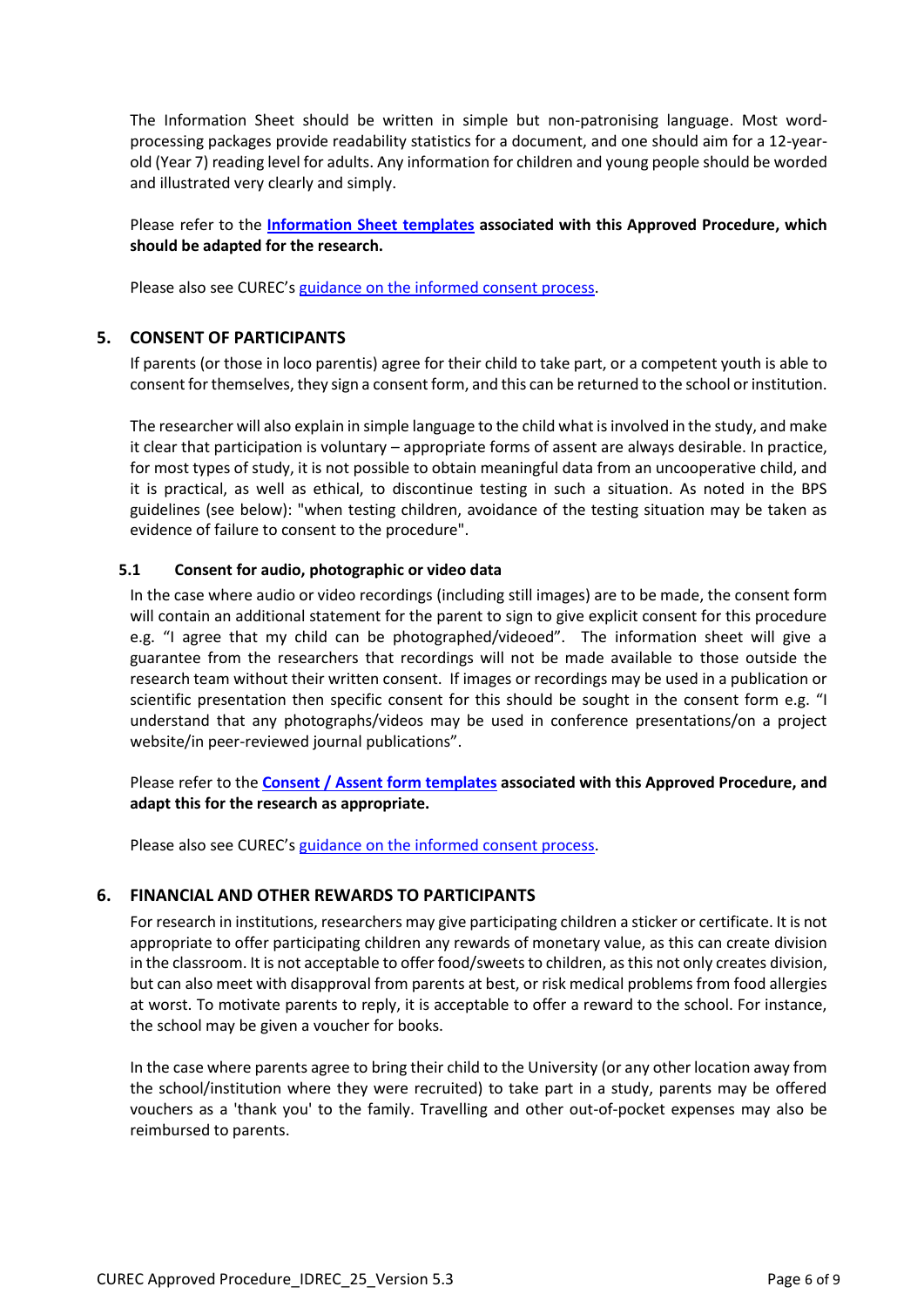# **7. POTENTIAL RISKS TO PARTICIPANTS/RESEARCHERS/OTHERS AND WHAT WILL BE DONE TO MINIMISE**

As outlined in section 1, the scope of this Approved Procedure is confined to research which carries minimal risk to participating children or to the researchers.

Researchers should take advice from the Department and host schools about [DBS clearance.](https://www.gov.uk/disclosure-barring-service-check/overview) Researchers must be sensitive to child protection issues and not work in situations that could leave them open to accusations of abuse. Researchers must be aware of, and conform to, the requirements of the General Data Protection Regulation (GDPR); the Children and Young Persons Act (2008); and the BERA Ethical Guidelines for Educational Research (2018).

#### **8. MONITORING AND REPORTING OF ADVERSE OR UNFORESEEN EVENTS**

If a child should become unwell or distressed in the course of the study, the session will be terminated, and the event reported to the child's teacher or other responsible adult.

#### **9. COMMUNICATION OF RESULTS**

As a general rule, it is recommended that results from individual children should not be fed back to schools or parents, and this should be stated in the information sheet. However, wherever possible, researchers should provide feedback about the results from the study as a whole.

There may be situations when researchers decide to deviate from this procedure. For instance, in a survey of children's reading, head teachers may find it valuable to have results of the reading test for participating children, and would regard it as unhelpful if researchers withheld such information. Researchers should take into account the following factors when deciding whether to communicate results:

- Role of researchers in relation to service providers researchers need to be careful not to cut across service providers, such as educational psychologists or speech-language therapists, who have a professional role in assessing children. In such a case, the researcher should discuss with the head teacher how best to liaise with other professionals.
- Nature of the information provided if test results are divulged, the results must be accompanied by a full explanation of what the results do and do not mean. If a standardized test has been used, it is recommended that results be presented as percentiles, which can be understood more readily than standard scores or 'age equivalent' scores. In other cases, raw scores (e.g. the number of letters which the child recognises) may be reported. However, for many non-standardised experimental measures, individual results are difficult to interpret, and the researcher should consider carefully whether there is any point in divulging them. The researcher should be aware that laypersons may be inclined to over-interpret test results and regard them as more stable and precise than they actually are.

# **10. RESPONSIBILITY OF RESEARCHER / CONFIDENTIALITY**

Researchers should be very cautious about offering advice to a child's parent or teacher on the basis of research findings, particularly when the researcher is not qualified to offer assistance. On the other hand, the researcher must take responsibility for the care of their participants, and should not withhold information that could have serious implications for the child. The question that the researcher needs to consider is whether drawing attention to a potential problem could lead the child to gain access to services that might be of help. Simply telling parents or teachers about a problem that cannot be remedied will only cause needless alarm and anxiety.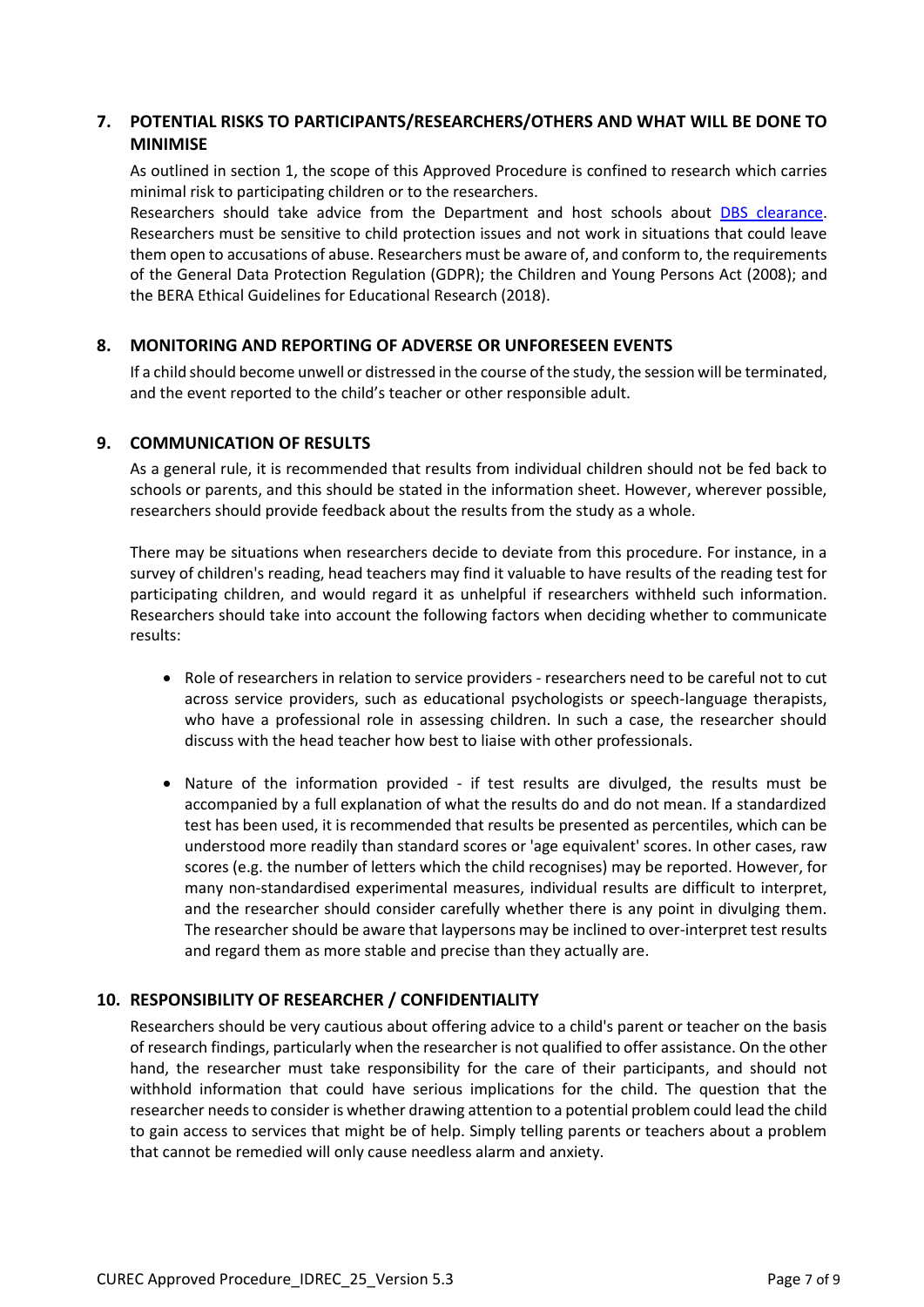For instance, if a researcher suspects the child may have a treatable medical condition that has not been diagnosed, such as a hearing loss or visual impairment, then advice should be sought from a senior researcher. In such a case, it is likely that a decision would be made to inform the parents, and recommend that the child has a fuller assessment.

Where typically-developing children are studied using standardized tests of attainment or ability, it sometimes happens that a child obtains an unusually poor score. In general, this would not be divulged to teachers or parents, because a single low test score is not sufficient grounds for action in a case where no prior concern has been raised about the child's progress. Revealing results in such a case may cause needless anxiety. If the pattern of results is so unusual that the researcher is seriously concerned about the child, this would be discussed with a senior researcher, who will establish whether parents or teachers have any concerns about the child, and whether the child is likely to have a condition that might benefit from intervention.

# **11. DATA PROTECTION**

Each child should be given a code number, and this, rather than the name, be used to label all data from the study, including any paperwork (drawings etc.) the child has created. If it is necessary to retain any personal information (e.g. contact details in the case that participants may be re-tested) the key linking codes to personal details should be kept in a locked filing cabinet or, as a minimum, a password-protected data file. Researchers should limit the personal data collected for the study to only that which is essential for the conduct of the study, e.g. do not obtain date of birth if age will suffice. Particular care should be taken to ensure confidentiality of video/audio recordings, where it is not possible to anonymise materials. These will be labelled with code numbers and date only, and kept securely, typically in an encrypted form. Researchers using video/audio recordings should follow IDREC's guidelines on procedures for storing such data.

Where possible, opt-out forms should be returned directly to the school and the school should then provide the researchers with a list of students that may be included in the study, or present those students to the researcher. Where researchers receive opt-out forms directly, these should be taken to the school when the researchers visit, and then be left at the school. It is then up to the school to determine how long they will retain opt-out forms for.

The basic rule is that if you do intend to divulge results to anyone outside the research team, this must be made clear at the outset in the information sheet. For instance, the information sheet should say "Your child's results on the reading test would be made available to his/her teacher". There is no time limit on retention of completely anonymised data. If non-anonymised data is to be retained, the consent form should seek consent for this retention.

# **12. FURTHER INFORMATION**

[Guidance from the British Educational Research Association.](https://www.bera.ac.uk/publication/ethical-guidelines-for-educational-research-2018) Other appropriate professional codes may apply. For more information see CUREC's [guidance from professional associations web page.](http://researchsupport.admin.ox.ac.uk/governance/ethics/resources/guidance)

# **13. CHANGE HISTORY**

| Version<br>No. | <b>Significant Changes</b>                                                                                                                                                                           | Previous Version No. |
|----------------|------------------------------------------------------------------------------------------------------------------------------------------------------------------------------------------------------|----------------------|
| 2.0            | Incorporates reference to the University Safeguarding Code of<br>Practice and related requirements. Retitled `Approved<br>Procedure' (previously 'Protocol'). Approved by CUREC, 19<br>November 2015 | N/A                  |